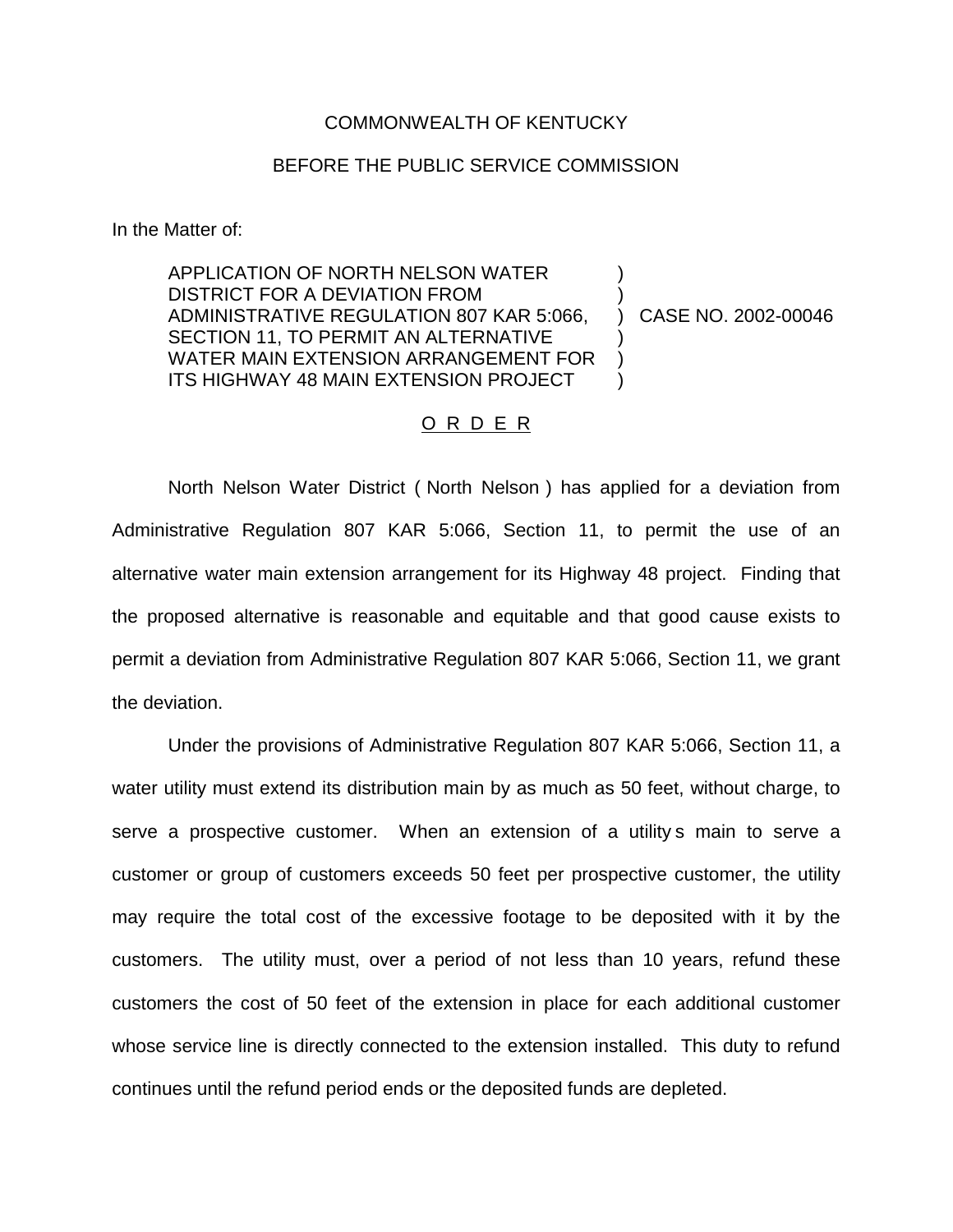North Nelson, a water district organized pursuant to KRS Chapter 74, provides retail water service to 3,055 customers in Bullitt, Spencer, and Nelson counties, Kentucky. It is a utility subject to Commission jurisdiction. KRS 278.010(3)(d); KRS 278.015; KRS 278.040.

North Nelson proposes to construct 21,500 feet of water distribution main along Kentucky Highway 48 in Nelson County north from Fairfield to the Gordon Farm Subdivision and to several side roads that extend from Kentucky Highway  $48<sup>1</sup>$ Estimated total cost of this extension is \$183,167. North Nelson estimates that 40 potential customers reside along the route of the proposed extension. Approximately 25 households along the route have applied for service.

While North Nelson generally follows the water main extension practices set forth in Administrative Regulation 807 KAR 5:066, Section  $11(2)(b)$ ,<sup>2</sup> it proposes a different arrangement for this extension only. Under this proposed policy, all persons connecting to the proposed extension for the 10 years following its completion must, at the time of connection, contribute \$2,500 or execute a promissory note for \$2,500 payable over 120 months. Each customer contributing to the cost of the main located along the route of the proposed extension would waive any right to a refund. In return, North Nelson would immediately advance the cost of the proposed extension and contribute \$1,000

<sup>&</sup>lt;sup>1</sup> These roads include: Gordon Drive, Gordon Court, Dotson Court, Whitesides Road, Hibbs Lane, King Road, Snider Lane, Hickman Lane, Roby Lane, and Love Lane.

 $2$  North Nelson follows the alternative extension plan that is set forth in Administrative Regulation 807 KAR 5:066, Section 11(2)(b). Under this plan, the water utility s obligation remains the cost of 50 feet of the extension for each applicant for service connecting within 10 years of the extension s construction. Customers connecting to the main extension within the first 5 years of the water main s construction, not only the initial applicants for service, however, are required to pay a portion of the cost of the extension. See North Nelson Water District Tariff, P.S.C.Ky. No. 1, Original Sheet 8.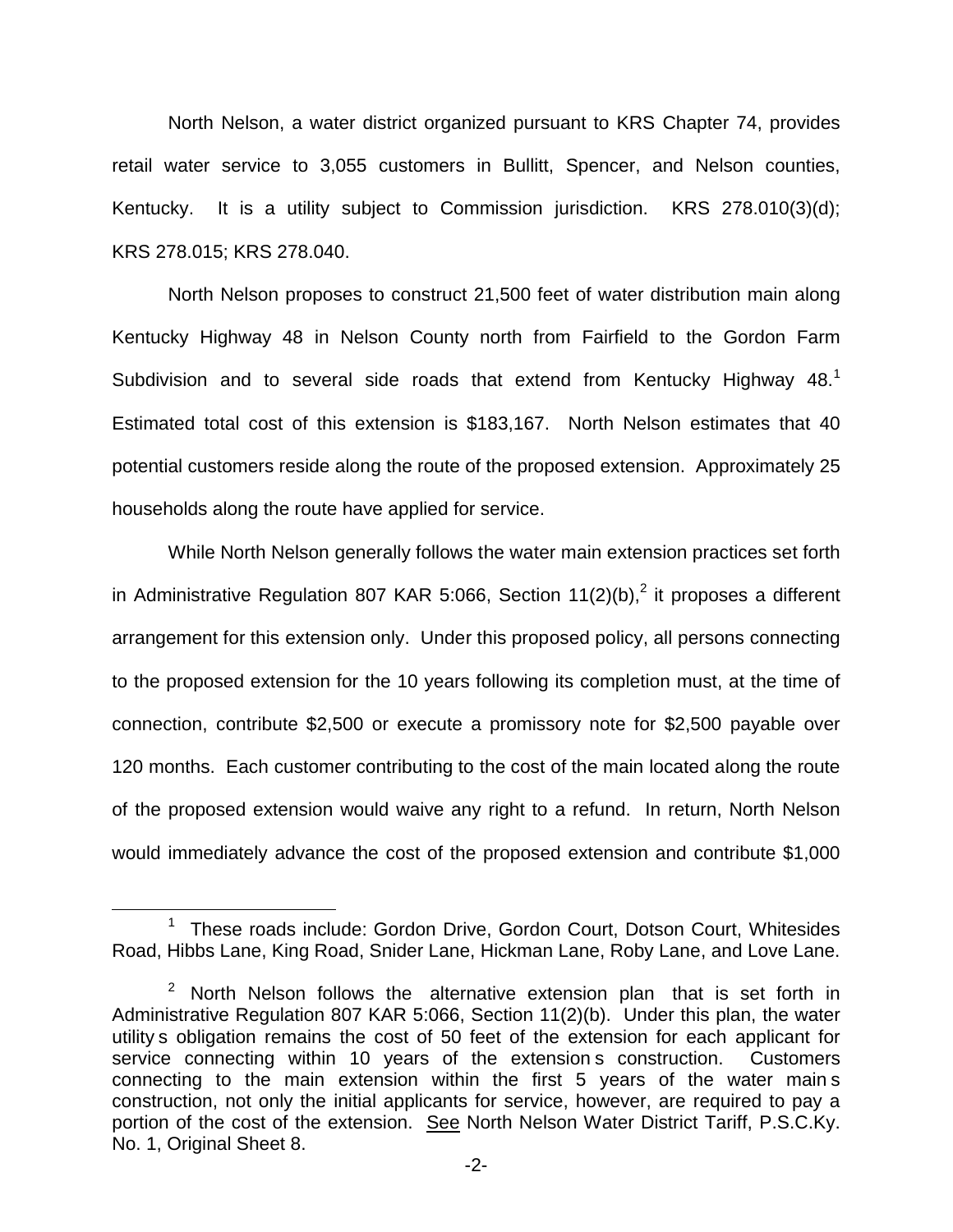per customer connecting to the extension. Required contributions would cease when customer contributions and North Nelson s contribution equal the cost of the extension or 10 years from the date of the extension s completion.

The proposed extension arrangement differs from Administrative Regulation 807 KAR 5:066, Section 11, in several respects. It requires North Nelson to assume immediately the cost of approximately 117 feet of the extension footage. It does not require the initial applicants for service to deposit the remaining cost of the main extension. The proposed arrangement further requires all persons contributing to the cost of the main extension to waive any right to refunds should North Nelson recover the full cost of the extension through required customer contributions.

Having reviewed the proposed extension arrangement, we find that it is reasonable and equitable. It requires the utility to assume a greater obligation for the cost of the extension in the construction phase and lessens the burden for initial applicants for service. Under the proposed arrangement, North Nelson will contribute 2.3 times the amount required under Administrative Regulation 807 KAR 5:066, Section 11. By advancing the funds necessary to construct the extension, the water district assumes the risk that additional internal funds, not customer contributions, will be necessary to ultimately pay for the extension. It also assumes the carrying charges related to this advancement of funds.

While the proposed arrangement requires contributing customers to waive their right to any refunds, these customers receive significant benefits. Initial customers are not required to advance the full amount of the customers contribution toward the main extension. By reducing the amount that the initial customers must pay, the proposed arrangement increases the likelihood that the extension will occur. Without the

-3-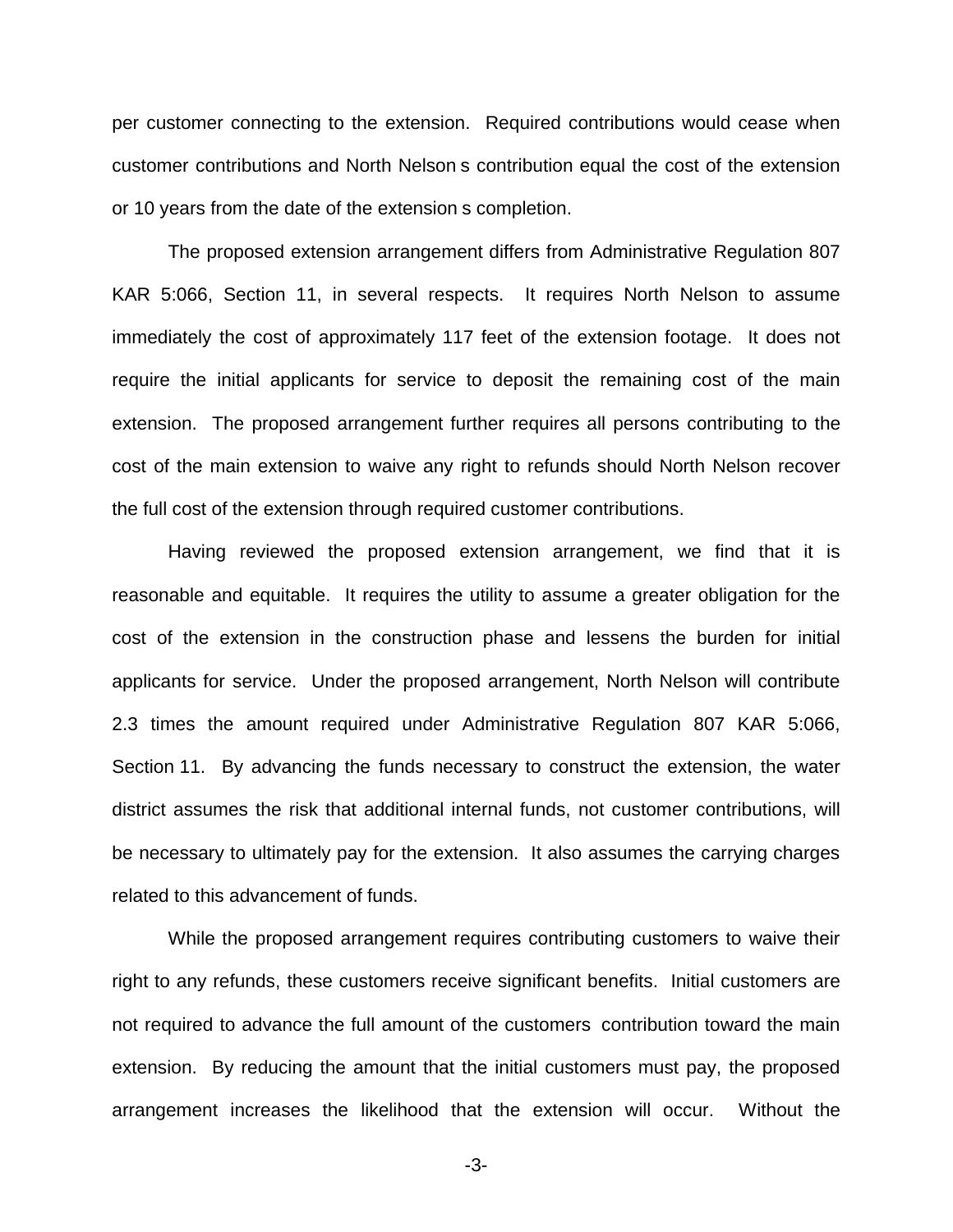proposed arrangement, the initial customer contribution would have been \$172,517. Under the proposed arrangement, the initial applicants deposit only \$62,500. Moreover, given the limited number of potential customers in the area, it appears that the full customer contribution and the potential for refunds are highly unlikely.

The Commission notes that in similar cases where a customer receives some additional benefit from his waiver of rights under Administrative Regulation 807 KAR 5:066, Section 11, and where the likelihood of additional recovery of his contribution is small, a deviation from the requirements of that administrative regulation may be appropriate. See, e.g., West Laurel Water Association, Inc., Case No. 2000-097 (Ky. P.S.C. May 9, 2000). Given these cases and given that the general effect of the alternative arrangement is to promote the extension of water service to part of the Commonwealth previously unserved, we find that good cause exists to permit a deviation from Administrative Regulation 807 KAR 5:066, Section 11, $3$  and that North Nelson s proposal generally should be approved.

The Commission finds, however, that modifications to North Nelson s proposed promissory note are necessary. The proposed promissory note, which will be part of

 $3$  The Commission is authorized to permit a water utility to make water main extensions under arrangements that differ from those established in Administrative Regulation 807 KAR 5:066, Section 11. Administrative Regulation 807 KAR 5:066, Section 11(4), provides:

Nothing contained herein shall be construed to prohibit the utility from making extensions under different arrangements if such arrangements have received the prior approval of the commission.

Administrative Regulation 807 KAR 5:066, Section 18, provides:

Deviations from Administrative Regulation. In special cases, for good cause shown, the commission may permit deviations from this administrative regulation.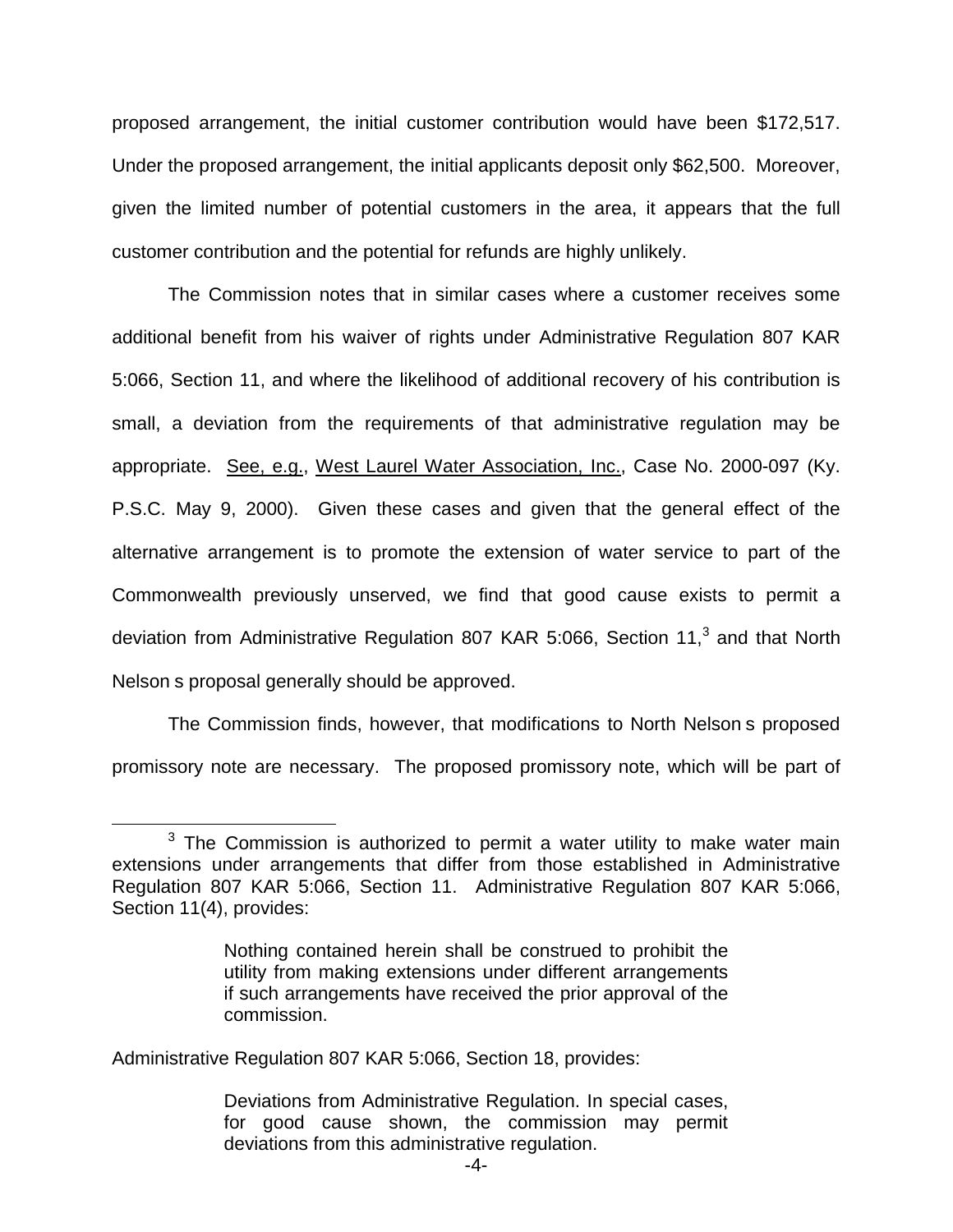North Nelson s rate schedules, permits the water district to retain all customer payments made toward the customer s required contribution in the event of the customer s default. It further permits the water district to assess this customer another \$2,500 contribution should the customer subsequently apply for water service at the same property and not credit any of his prior payments to the new assessment. We find this provision to be unreasonable and direct its removal. North Nelson should credit to such customer prior principal payments made toward the contribution, if made for water service to the same address and by the same customer.

IT IS THEREFORE ORDERED that:

1. North Nelson s alternative water main extension arrangement, as modified by Ordering Paragraph 2, is approved for the geographical area set forth in its proposed tariff sheets.

2. North Nelson shall substitute the following paragraph for the Default provisions currently set forth in its Promissory Note Highway 48 Project :

> DEFAULT. In the event the CUSTOMER fails to make any installment payment on or before the time specified herein, or within fifteen (15) days thereafter, with time being of the essence hereof, the District may, without notice or demand, declare the entire unpaid balance immediately due and payable. If the CUSTOMER does not pay the remaining unpaid balance, plus accrued interest, by the tenth (10th) day of the following month, then he shall forfeit all payments previously made on this Promissory Note as liquidated damages. The District shall be entitled to keep all prior payments made by the CUSTOMER as liquidated damages and to terminate the customer s water service. However, if the CUSTOMER reapplies for water service at the same location, his prior principal payments, minus any reasonable fees that the District incurred to enforce this Promissory Note, shall be credited to any contribution in aid of construction that the District may require. Any person who subsequently purchases the property after the default and applies for water service to the property, may be required to pay the District a contribution in aid of construction of \$2,500.